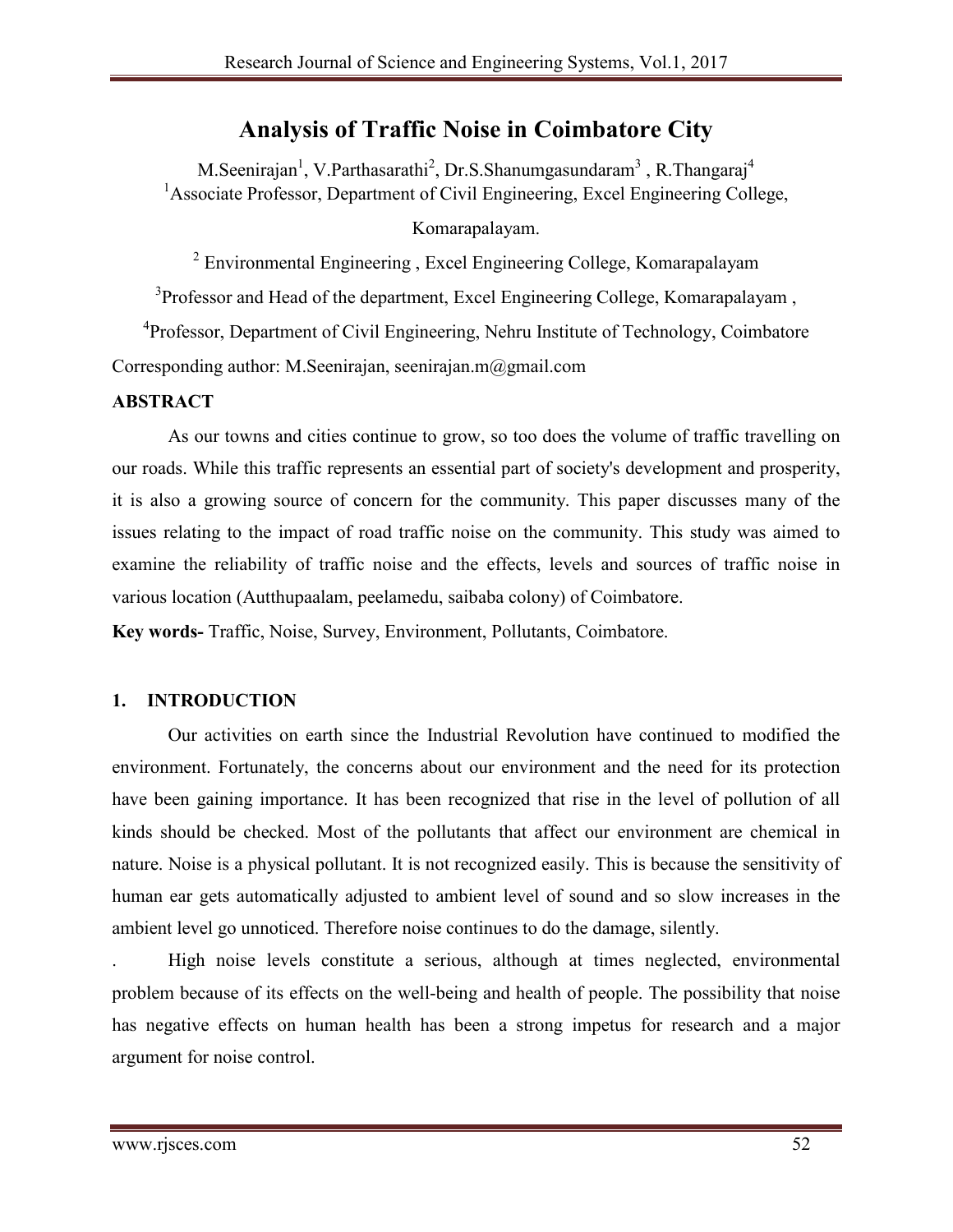People's well-being is diminished by noise, so in this sense of the term there is no doubt that noise affects health. Very loud sounds are highly injurious to man as well as animals.

Coimbatore is the second largest city in Tamilnadu with a metropolitan population of two million. It is a major commercial center and often been referred to as the 'Manchester of south India '. Coimbatore has been ranked fourth among climate by a survey done by the confederation of Indian Industry (CII). There are seven major arterial roads in the city. They are Avinashi road ,Mettupalayam road, Trichy road,Sathyamanglam road, Palakad road, Pollachi road, and Marudhamalai road. There are three National Highways passing the city. They are NH-47,



## **2. MATERIALS AND METHODS**

Noise measurements were carried out by using Sound Level Meter. Noise levels were measured at Auttupallam and saibaba colony respected the residential zone and Peelamedu respected to commercial zone. The method applied to analyze the traffic noise is taking continues reading in a weekday and weekend day.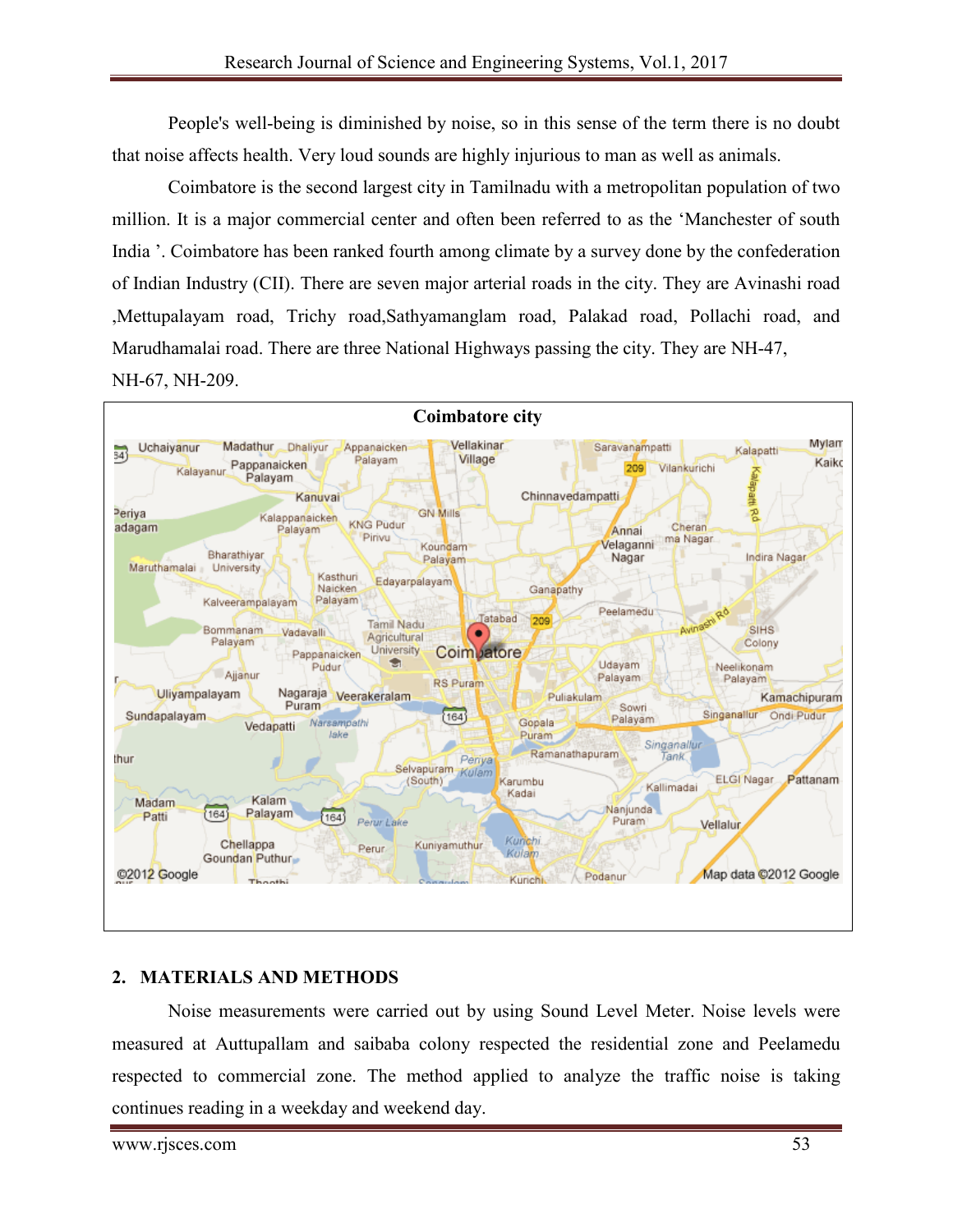Here the readings are taken in three sessions [morning (8am-10am),afternoon(12pm-2pm),evening(5pm-7pm)]. The readings are taken for every 15 minute and tabulated. Each reading have ten sample readings.

| Table 1. Measurement of Exterior Vehicle Noise |  |  |
|------------------------------------------------|--|--|
|------------------------------------------------|--|--|

| <b>Noise Type of vehicle</b>                                            | Sound level $dB(A)$ |
|-------------------------------------------------------------------------|---------------------|
| Personal car                                                            | 74                  |
| Bus and truck with total weight below 3.5 ton with total weight below 2 | 76                  |
| ton                                                                     |                     |
| with total weight above 2 ton but below 3.5 ton                         | 77                  |
| Bus with total weight above 3.5 ton with engine power below 150 kW      | 78                  |
| with engine power 150 kW or above                                       | 80                  |
| Truck with total weight above 3.5 ton with engine power below 75 kW     | 77                  |
| with engine power below between 75 kW and 150 kW                        | 78                  |
| with engine power above 150 kW                                          | 80                  |

Table 2.Limits of Noise In Various Zones

| <b>ZONE</b>        |    | DAY (Limits in dB)   NIGHT (Limits in dB) |
|--------------------|----|-------------------------------------------|
| <b>INDUSTRIAL</b>  | 75 | 70                                        |
| <b>COMMERCIAL</b>  | 65 | 55                                        |
| <b>RESIDENTIAL</b> | 55 | 45                                        |
| <b>SILENCE</b>     | 50 |                                           |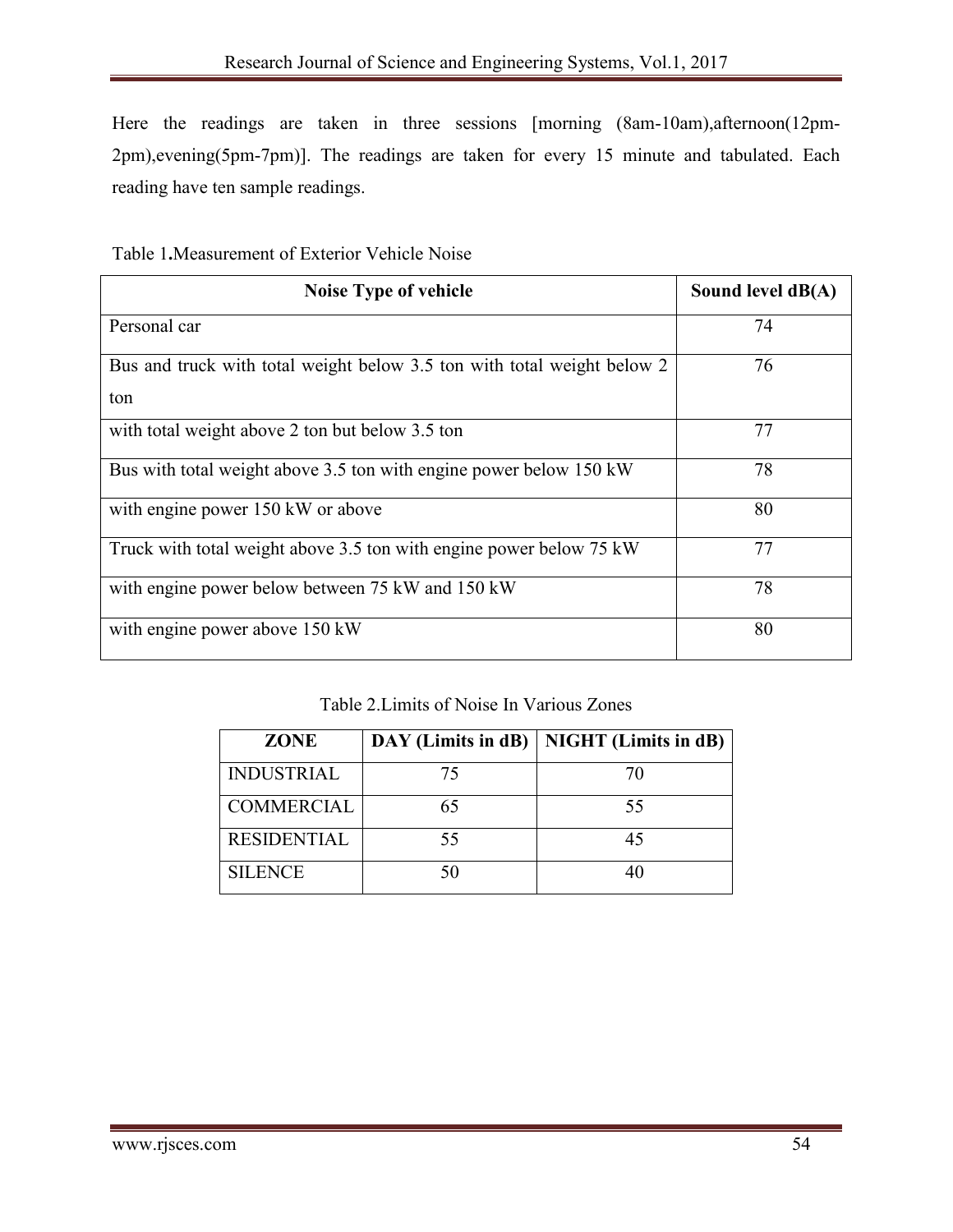# **3. RESULTS AND DISCUSSION**

|                              | Auttupallam    |                | Saibabacolony |             | Peelamedu      |             |
|------------------------------|----------------|----------------|---------------|-------------|----------------|-------------|
| <b>TIME</b>                  | <b>WEEKDAY</b> | <b>WEEKEND</b> | <b>WEEK</b>   | <b>WEEK</b> | <b>WEEK</b>    | <b>WEEK</b> |
|                              | (dB)           | (dB)           | $DAY$ (dB)    | END(dB)     | $DAY$ ( $dB$ ) | END(dB)     |
| 8:00 AM                      | 73.93          | 76.36          | 79.80         | 75.98       | 77.44          | 80.09       |
| 8:15 AM                      | 79.41          | 78.83          | 81.18         | 77.80       | 84.16          | 75.71       |
| 8:30 AM                      | 79.31          | 77.10          | 82.74         | 76.52       | 77.83          | 83.63       |
| 8:45 AM                      | 82.27          | 82.45          | 76.54         | 79.83       | 83.23          | 81.47       |
| 9:00 AM                      | 79.10          | 77.42          | 89.22         | 74.96       | 79.37          | 80.06       |
| 9:15 AM                      | 75.20          | 73.24          | 87.63         | 78.16       | 83.99          | 75.75       |
| 9:30 AM                      | 77.79          | 74.04          | 83.91         | 77.53       | 80.94          | 86.21       |
| 9:45 AM                      | 78.99          | 78.17          | 97.83         | 79.28       | 76.990         | 77.74       |
| 10:00 AM                     | 76.03          | 76.07          | 82.45         | 74.41       | 79.09          | 86.21       |
| 12:00 PM                     | 82.74          | 73.29          | 81.89         | 79.79       | 74.80          | 82.81       |
| 12:15 PM                     | 82.48          | 78.39          | 84.73         | 78.30       | 81.27          | 88.38       |
| 12:30 PM                     | 84.44          | 74.59          | 82.35         | 79.18       | 79.69          | 72.89       |
| 12:45 PM                     | 85.62          | 78.04          | 88.59         | 80.37       | 74.38          | 75.82       |
| 1:00 PM                      | 83.35          | 77.59          | 86.30         | 81.29       | 75.24          | 81.37       |
| 1:15 PM                      | 79.73          | 78.19          | 81.25         | 79.28       | 75.62          | 78.48       |
| 1:30 PM                      | 81.94          | 76.26          | 77.70         | 77.50       | 78.79          | 77.88       |
| 1:45 PM                      | 80.68          | 75.97          | 74.31         | 76.88       | 84.93          | 76.66       |
| 2:00 PM                      | 75.55          | 76.93          | 78.96         | 75.61       | 81.56          | 75.54       |
| 5:00 PM                      | 77.36          | 78.13          | 75.24         | 76.38       | 78.82          | 80.28       |
| $\overline{5:}15 \text{ PM}$ | 80.79          | 80.52          | 76.89         | 77.97       | 84.72          | 80.61       |
| 5:30 PM                      | 79.88          | 81.16          | 87.65         | 75.84       | 84.89          | 86.78       |
| 5:45 PM                      | 79.75          | 79.55          | 83.40         | 76.18       | 76.81          | 80.89       |
| 6:00 PM                      | 77.34          | 81.08          | 89.84         | 79.14       | 76.62          | 79.72       |
| 6:15 PM                      | 83.76          | 84.16          | 83.96         | 80.50       | 80.23          | 83.81       |
| 6:30 PM                      | 75.47          | 76.57          | 86.12         | 82.42       | 88.14          | 87.42       |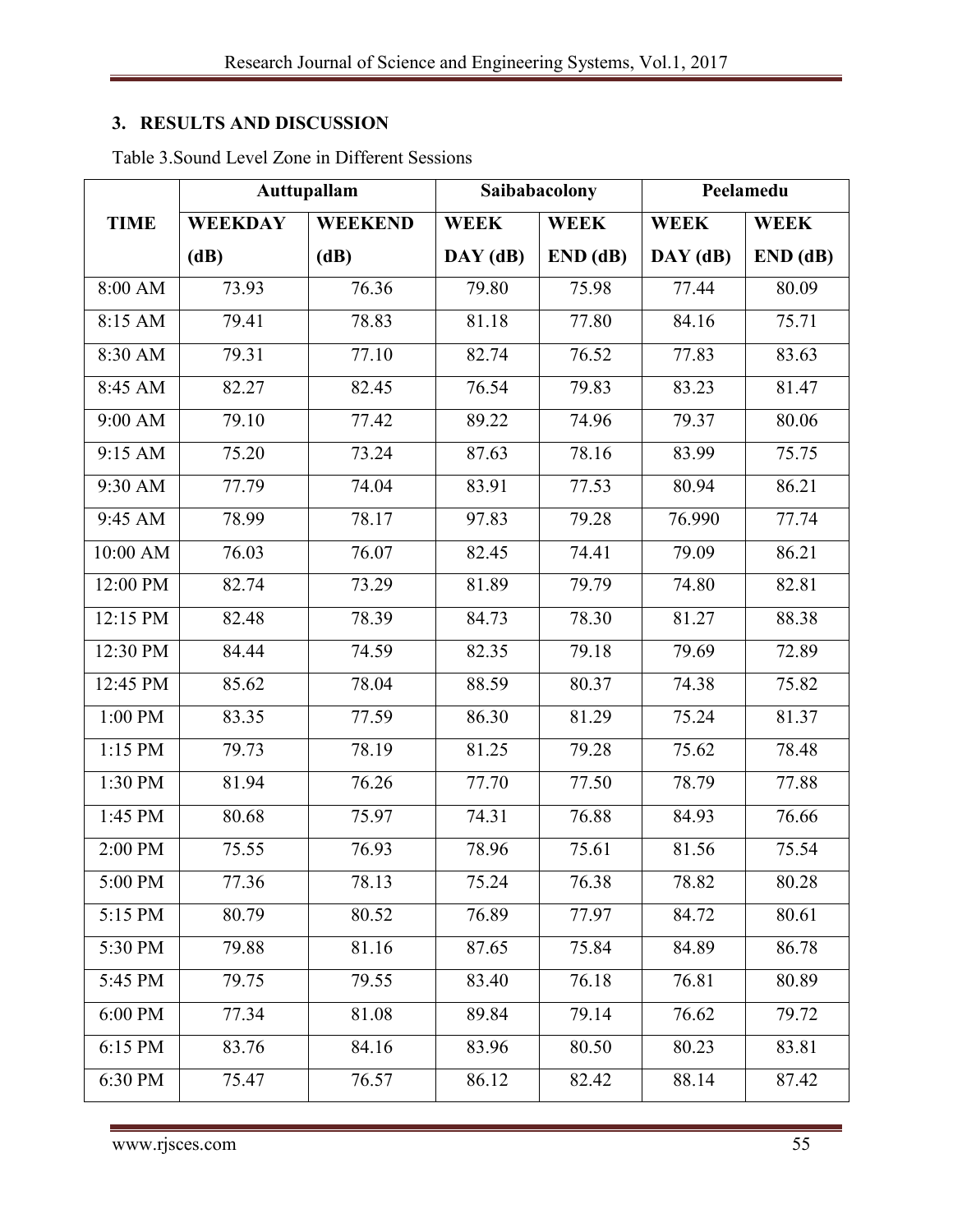| 6:45 PM | 82.95 | 86.92 | 80.71 | 79.31 | 91.76          | 94.19 |
|---------|-------|-------|-------|-------|----------------|-------|
| 7:00 PM | 80.10 | 87.91 | 79.37 | 78.68 | 02 70<br>0J.IZ | 84.60 |



**Figure 1.**Noise level at Autthupaalam



**Figure 2.**Noise level at Saibaba colony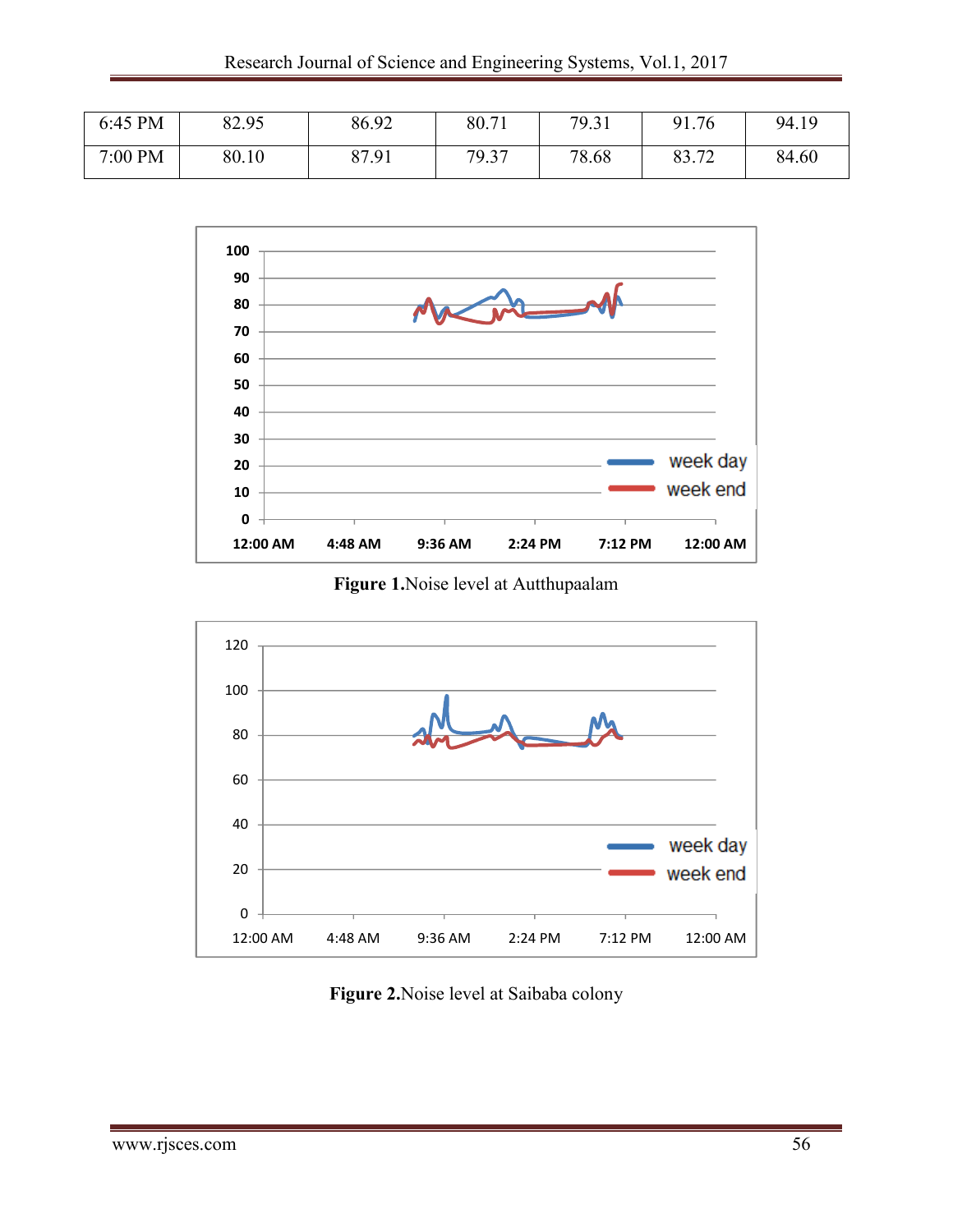

**Figure 3.**Noise level at Peelamedu

# **4. REDUCTION OF TRAFFIC NOISE**

- The plantation of tree species along road side is one of the cost effective methods to control noise pollution.
- The most inexpensive ways to reduce traffic noise are to insulation of doors and windows, use rugs, mats, curtains or carpeting to absorb noise and plant trees and /or shrubs near windows.
- The noise problem more than 90% of all the exterior noise comes in through the doors and windows. The walls are almost never the problem.
- Don't replace the window a Sound proof window is a second window placed behind the existing window that opens and closes just like the current one.
- There is no need to remove or replace the window the noise problems.

## **5. CONCLUSIONS**

The measurement of noise level in the three major zones in Coimbatore. The traffic noise level in Coimbatore is more than the allowable limits. A Sound poof window will reduce noise level by 75-95%. Much better than any replacement windows, Sound proof windows will act as a sound barrier and eliminate the noise problem. The noise problem more than 90% of all the exterior noise comes in through the doors and windows. The walls are almost never the problem.